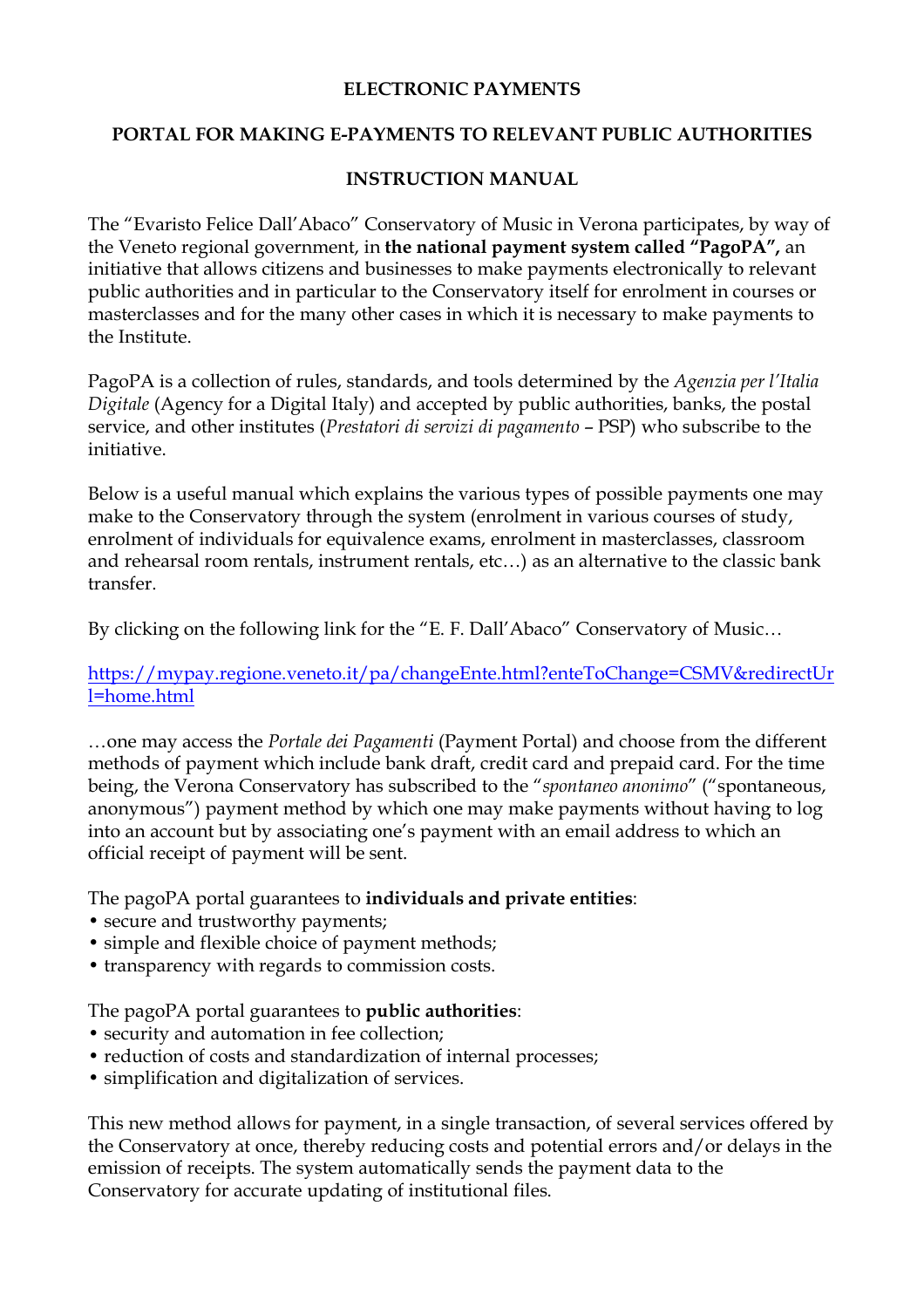For further information and/or clarification, the Verona Conservatory's PagoPA-MyPay contact person is Emanuela Braga, the head of the accounting department, who can be reached at: • tel. 045.8002814 • e-mail: emanuela.braga@conservatorioverona.it

Below, the different types of payments that it is possible to make within the various sections of the system are outlined. Each section contains various fields to be filled in (some obligatory, some optional) before arriving at the actual payment option in which the user may choose the desired payment method (bank transfer, credit card or prepaid card). The payment sections one may choose from are listed in the system as follows:

## **ISCRIZIONE\_CORSI - Enrolment in courses offered by the Conservatory**

other sections not translated:

*MASTERCLASS\_ALTRE\_INIZIATIVE – Enrolment in masterclasses and other initiatives offered by the Conservatory PRESTITO\_STRUMENTI\_MUSICALI – Rentals of musicals instruments CONTRIBUTO\_UTILIZZO\_SPAZI – Classroom and Rehearsal Room Rentals NOLEGGIO\_AUDITORIUM – Auditorium Rentals CONTRIBUTO\_BANDI\_GARE\_CONTRATTI – Fees for Competitions/Bids/Contracts CONTRIBUTO\_ENTI – Fees to be paid by public or private authorities CONTRIBUTO\_PRIVATI – Fees to be paid by individuals ALTRO\_VARIE – Other types of payments*

The present manual has been prepared to help users select the appropriate payment section and also to offer a brief description of the obligatory and optional fields they will find there as well as the explanatory notes they can insert. In no cases will the Conservatory be liable for any system errors or malfunctions. It is users' sole responsibility to check that the receipt of payment has been issued and correctly compiled.

# **ISCRIZIONE CORSI - COURSE ENROLMENT**

Through the ISCRIZIONE\_CORSI section, one may pay enrolment fees for the various courses offered by the Conservatory. This section requires the completion of the following data:

1) *Cognome e Nome* – Surname and Given Name (required field): to be completed with the name OF THE STUDENT and NOT of the parent or guardian. This enables the payment to be easily matched to the actual student without having to determine who the student may be based on who made the payment on her/his behalf.

2) *Codice Fiscale* – Italian Fiscal Code (required field): This code also refers to the actual student in order to better identify her/him for bureaucratic procedures and for applying the payment to the appropriate person to be enrolled in the conservatory's computer systems. The code used to complete this field MUST consist of 16 alphanumeric characters as: LLLLLLNNLNNLNNNL where "L" stands for a letter of the alphabet and "N" stands for number. It is NOT possible to insert a *partita IVA* or VAT I.D. number. For foreign students it is not possible to complete the field with the fiscal code provided by their country of origin, but they must furnish themselves with a valid Italian Fiscal Code (as provided by any branch of the *Agenzia delle Entrate*, the Italian income revenue authority, upon the presentation of a valid photo I.D. and, if possessed, a student or resident visa).